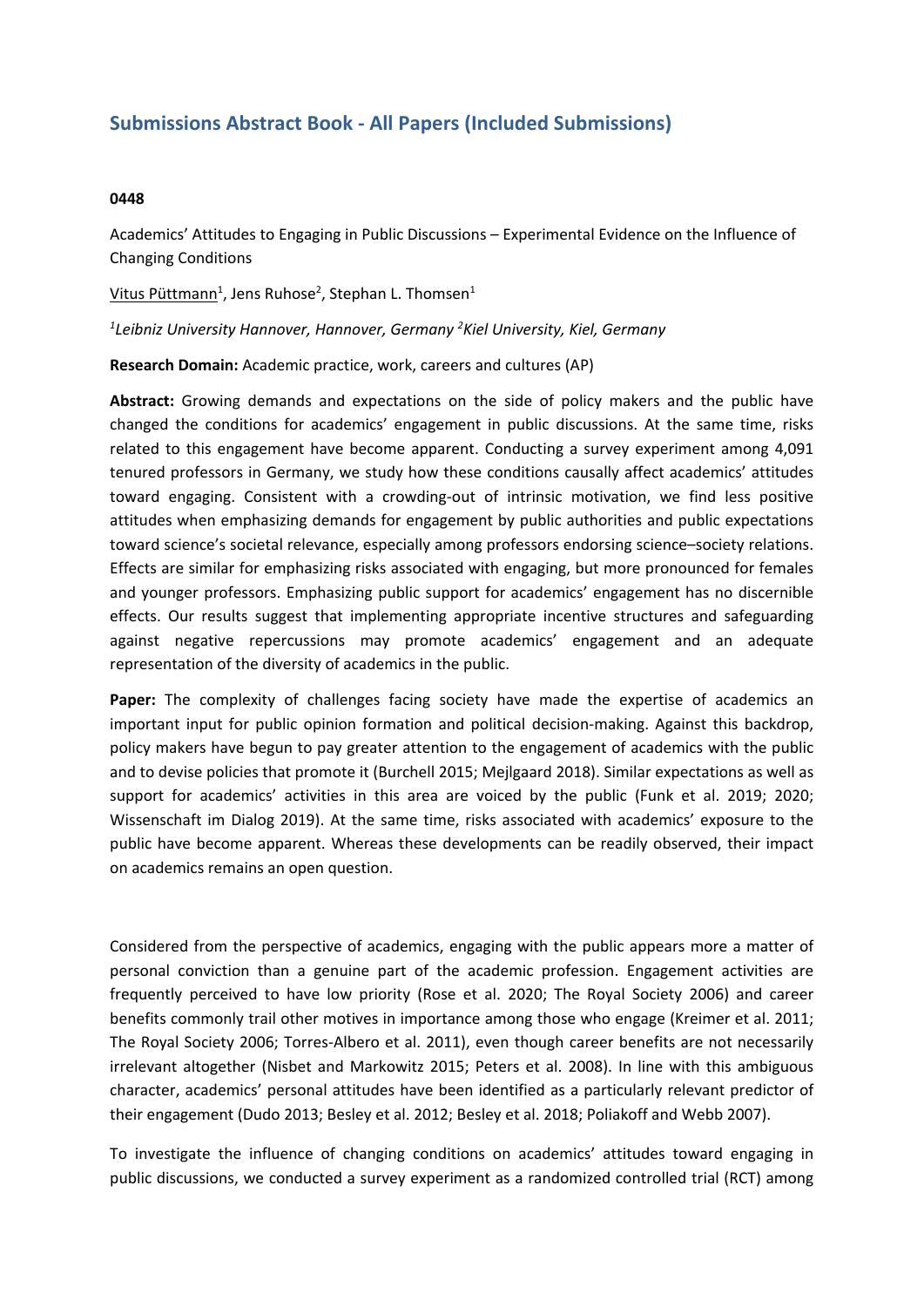4,091 tenured professors in Germany. The survey was implemented between October and November 2020 and targeted all professors at German higher education institutions governed by the state (except for those for the civil service) or the church. In the experiment, we ask respondents whether they favor <sup>a</sup> reduction or an increase of academics' engagement in public discussions in the future, and investigate how their answer behavior changes when we frame the question differently and provide selected pieces of information. For this, we randomly allocated respondents to either <sup>a</sup> control group, receiving no further information or framing, or one of four treatment groups. Each of the four treatments covers <sup>a</sup> specific facet of the conditions we investigate: the demands by public authorities implicit in the legal framework; expectations concerning academics' engagement among the public; public support for academics' engagement; and the risks associated with academics being exposed to the public.

Overall, we find high levels of support for an extension of academics' engagement in public discussions. However, an emphasis on higher education institutions' legal duties and on expectations among the public have <sup>a</sup> significant negative impact on these positive attitudes. We furthermore find that this negative impact is particularly strong for professors who have <sup>a</sup> positive stance on exchange relations between science and society. We rationalize these findings as the result of an oppositional behavior of professors and, in line with motivation crowding theory (Frey 1997; 2000; Frey and Jegen 2001), of <sup>a</sup> negative impact of external demands and expectations on their intrinsic motivation. An emphasis on the risks associated with being exposed to the public also has <sup>a</sup> significant negative effect on respondents' positive attitudes. This effect is particularly strong for younger and for female professors. We thus consider it plausible that the stakes of being exposed to the public are higher for these two groups. By contrast, an emphasis on support from within the public does not have <sup>a</sup> discernible impact.

Our findings show that academics' attitudes can be investigated as an object of external influences and that conditions currently in change are relevant in this regard. The study also highlights the usefulness and broader applicability of survey experiments for higher education and science research. The results furthermore have implications for higher education and science policy and management. Based on our findings, it can be questioned whether alluding to new duties of academics is <sup>a</sup> sensible strategy. A more promising approach to promote academics' engagement and an adequate representation of the diversity of academics in the public could consist in devising institutional incentive structures that are in line with the intrinsic motivation of academics and providing safeguards against potential negative repercussions.

We gratefully acknowledge financial support by the Ministry of Science and Culture of Lower Saxony (*Niedersächsisches Ministerium für Wissenschaft und Kultur*). The experiment is pre-registered in the American Economic Association's registry for randomized controlled trials (AEARCTR-0006565, <https://doi.org/10.1257/rct.6565-1.0>). IRB approval was received by the Central Ethics Committee of the Leibniz University Hannover (EV LUH 18/2020, 17.12.2020).

**References:** Besley, John C., Sang H. Oh, and Matthew Nisbet. 2012. "Predicting Scientists' Participation in Public Life." *Public Understanding of Science*, 22(8): 971–87.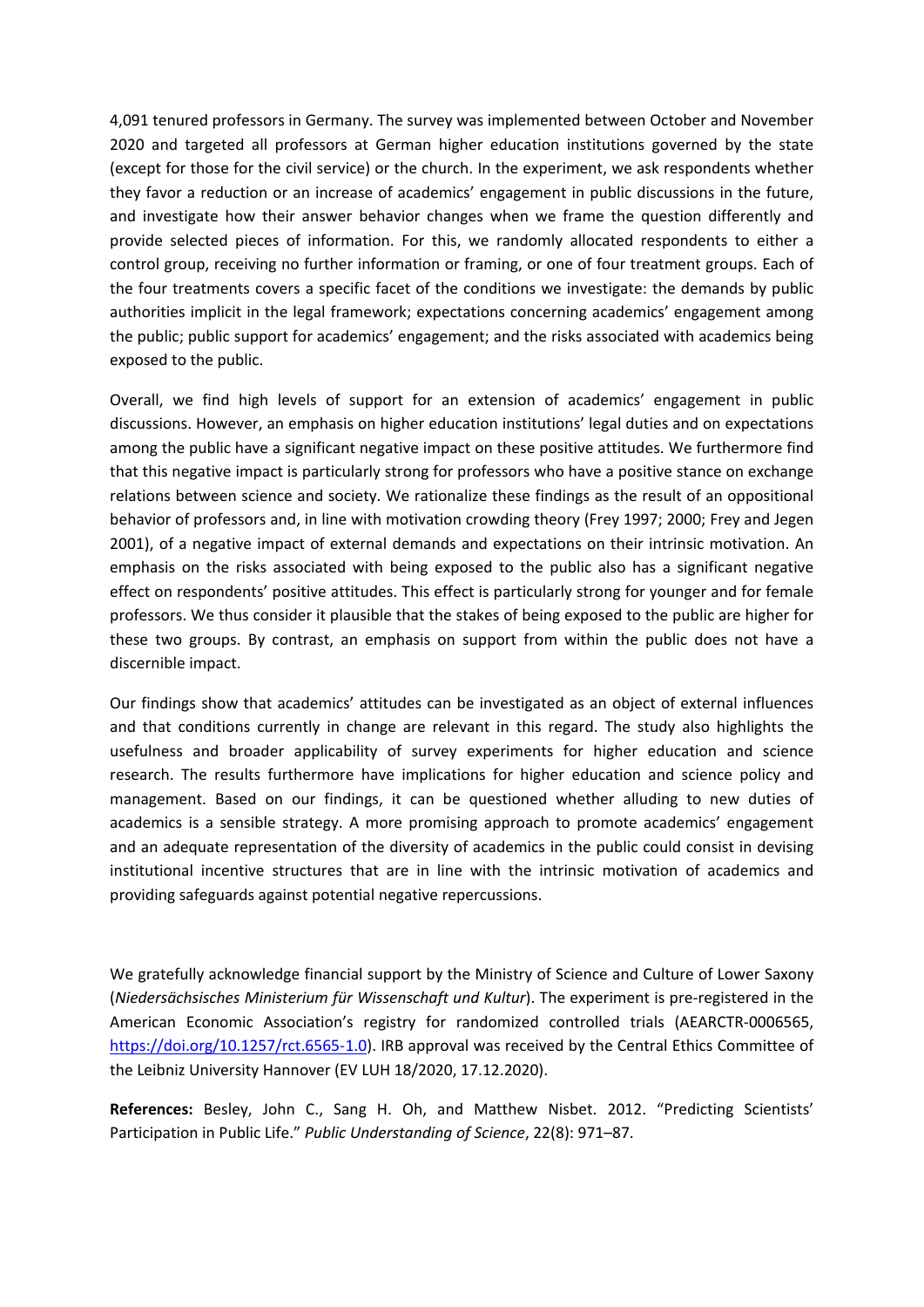Besley, John C., Anthony Dudo, Shupei Yuan, and Frank Lawrence. 2018. "Understanding Scientists' Willingness to Engage." *Science Communication* 40(5): 559–90.

Burchell, Kevin. 2015. *Factors Affecting Public Engagement by Researchers. Literature Review*. London: Policy Studies Institute.

Dudo, Anthony. 2013. "Toward <sup>a</sup> Model of Scientists' Public Communication Activity. The Case of Biomedical Researchers." *Science Communication*, 35(4): 476–501.

Frey, Bruno S. 1997. *Not Just for The Money. An Economic Theory of Personal Motivation*. Cheltenham, Northampton: Edward Elgar.

Frey, Bruno S. 2000. "Motivation and Human Behaviour." In *Risk, Trust and Welfare*, ed. Peter Taylor-Gooby, 31–50. Basingstoke, London: Palgrave Macmillan.

Frey, Bruno S., and Reto Jegen. 2001. "Motivation Crowding Theory." *Journal of Economic Surveys* 15(5): 589–611.

Funk, Cary, Meg Hefferon, Brian Kennedy, and Courtney Johnson. 2019. *Trust and Mistrust in Americans' Views of Scientific Experts. More Americans Have Confidence in Scientists, But There are Political Divides Over the Role of Scientific Experts in Policy Debates*: Pew Research Center. [https://www.pewresearch.org/science/wp-](https://www.pewresearch.org/science/wp-content/uploads/sites/16/2019/08/PS_08.02.19_trust.in_.scientists_FULLREPORT-1.pdf)

[content/uploads/sites/16/2019/08/PS\\_08.02.19\\_trust.in\\_.scientists\\_FULLREPORT-1.pdf](https://www.pewresearch.org/science/wp-content/uploads/sites/16/2019/08/PS_08.02.19_trust.in_.scientists_FULLREPORT-1.pdf) (last retrieved 16.03.2021).

Funk, Cary, Alec Tyson, Brian Kennedy, and Courtney Johnson. 2020. *Science and Scientists Held in High Esteem Across Global Publics. Yet There is Ambivalence in Many Publics over Developments in AI, Workplace Automation, Food Science*: Pew Research Center.

Kreimer, Pablo, Luciano Levin, and Pablo Jensen. 2011. "Popularization by Argentine Researchers. The Activities and Motivations of CONICET Scientists." *Public Understanding of Science* 20(1): 37–47.

Mejlgaard, Niels. 2018. "Science's Disparate Responsibilities. Patterns Across European Countries." *Public Understanding of Science*, 27(3): 262–75.

Nisbet, Matthew C., and Ezra M. Markowitz. 2015. "Expertise in an Age of Polarization. Evaluating Scientists' Political Awareness and Communication Behaviors." *The ANNALS of the American Academy of Political and Social Science* 658(1): 136–54.

Peters, Hans P., Dominique Brossard, Suzanne de Cheveigné, Sharon Dunwoody, Monika Kallfass, Steve Miller, and Shoji Tsuchida. 2008. "Interactions with the Mass Media." *Science* 321(5886): 204–05.

Poliakoff, Ellen, and Thomas L. Webb. 2007. "What Factors Predict Scientists' Intentions to Participate in Public Engagement of Science Activities?" *Science Communication* 29(2): 242–63.

Rose, Kathleen M., Ezra M. Markowitz, and Dominique Brossard. 2020. "Scientists' Incentives and Attitudes Toward Public Communication." *Proceedings of the National Academy of Sciences of the United States of America* 117(3): 1274–76.